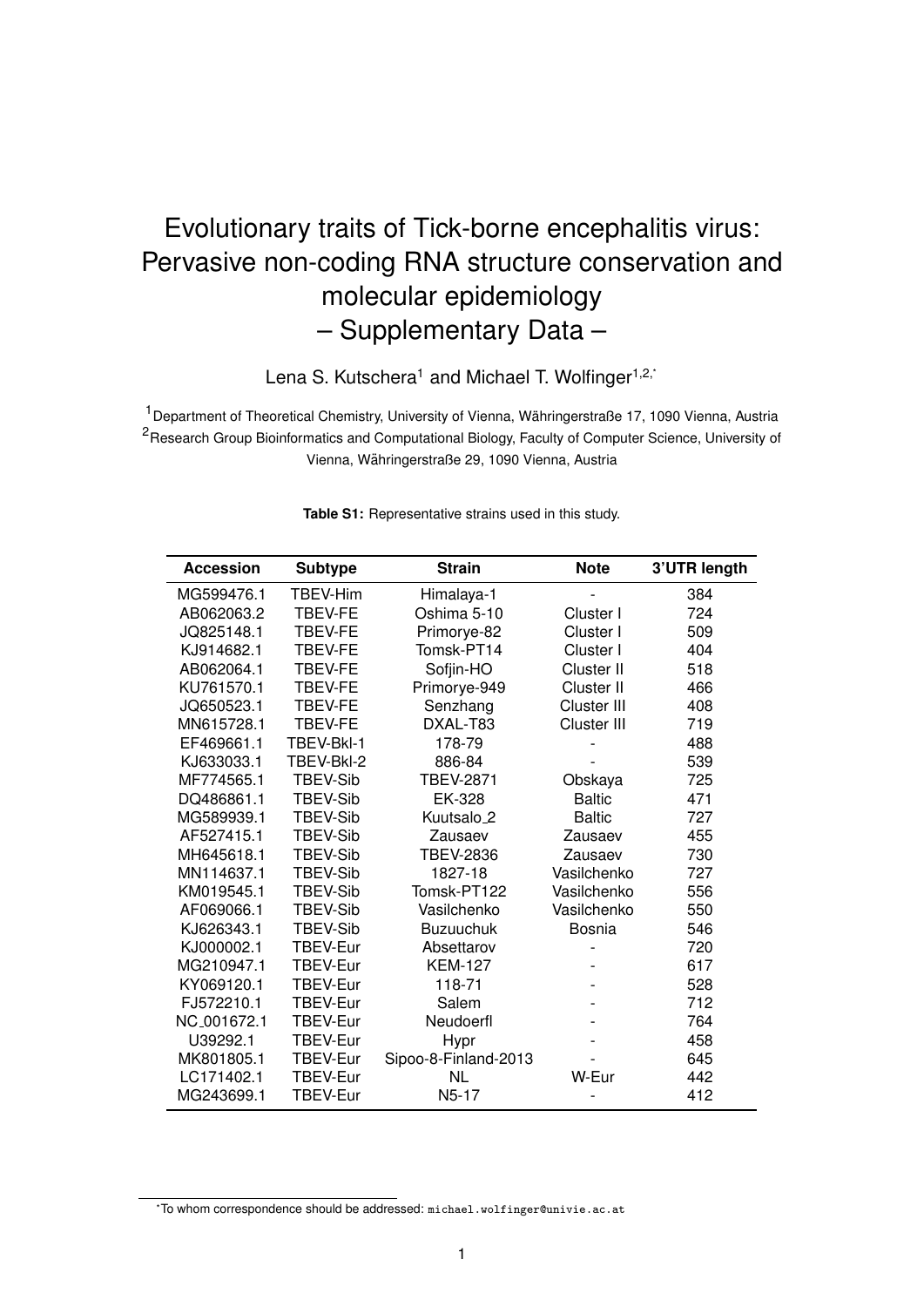<span id="page-1-0"></span>

**Figure S1:** Consensus secondary structures of conserved RNA elements in the TBEV 5'UTRs. Base pair coloring indicates the level of covariation, following the default RNAalifold color scheme (top right). Circled nucleotides indicate compensatory mutations in the respective columns of the underlying multiple sequence alignments (MSAs). Structural MSAs for all elements shown here are available at the viRNA GitHub repository (<https://github.com/mtw/viRNA>).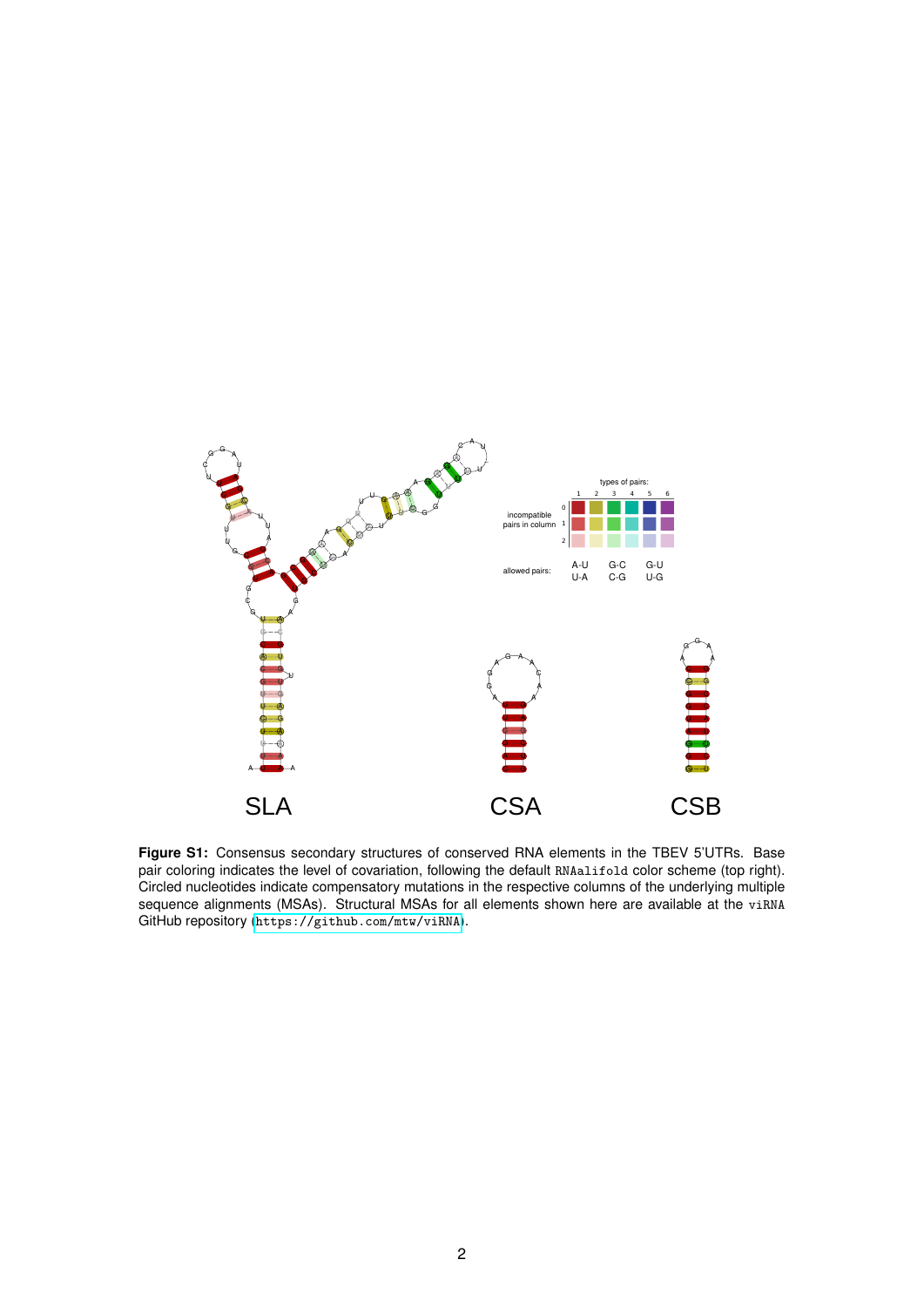

**Figure S2:** Consensus secondary structures of conserved RNA elements in the core region of TBEV 3'UTRs. See main text for details and Fig. [S1](#page-1-0) for a description of base pair coloring.